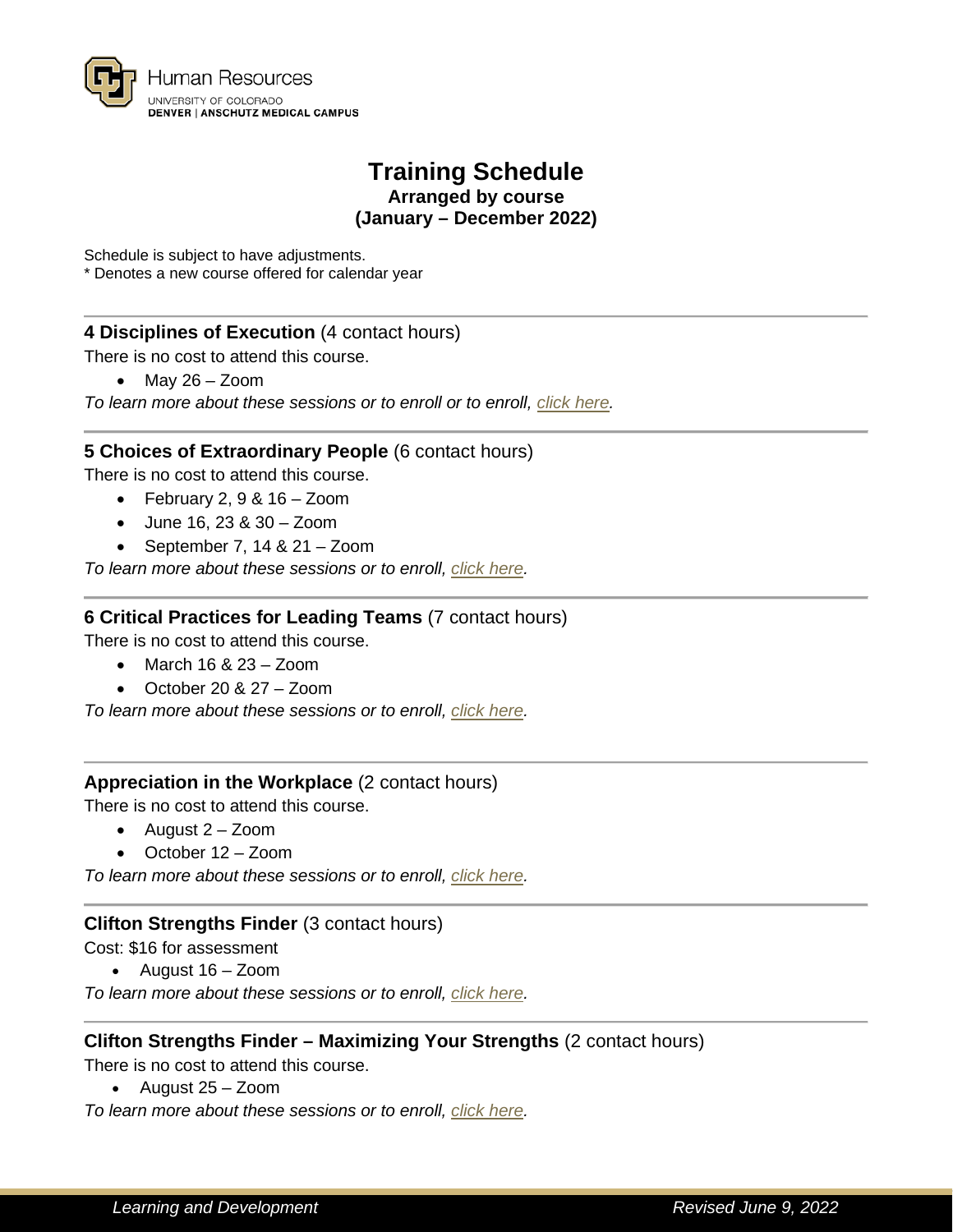# **Communicating as a Leader – Professional Development Seminar** (2 contact hours)

There is no cost to attend this course.

- February 10 Zoom
- July 26 Zoom
- October 19 Zoom

*To learn more about these sessions or to enroll, [click here.](https://universityofcolorado.skillport.com/skillportfe/custom/login/saml/login.action?courseaction=launch&assetid=ilt_a00250)*

## **Conflict Resolution Styles – Using the TKI** (3.5 contact hours) \*

There is no cost to attend this course.

- $\bullet$  May 12 Zoom
- August 17 Zoom
- December 13 Zoom

*To learn more about these sessions or to enroll, [click here.](https://universityofcolorado.skillport.com/skillportfe/custom/login/saml/login.action?courseaction=launch&assetid=ilt_a00281)*

# **Continuous Improvement: Understanding Current State** (2 contact hours)

There is no cost to attend this course.

- May 3 Zoom
- May 18 Zoom
- July 13 Zoom
- November 2 Zoom

*To learn more about these sessions or to enroll, [click here.](https://universityofcolorado.skillport.com/skillportfe/custom/login/saml/login.action?courseaction=launch&assetid=ilt_a00261)*

## **Crucial Accountability** (16 contact hours)

Cost: In-Person = \$290; Online = \$226

- February 8, 10, 15, 17 Zoom
- November 3, 8, 10 CU Anschutz

*To learn more about these sessions or to enroll, [click here.](https://universityofcolorado.skillport.com/skillportfe/custom/login/saml/login.action?courseaction=launch&assetid=ilt_a00231)*

## **Crucial Conversations** (16 contact hours)

Cost: In-Person = \$290; Online = \$226

- March 10, 15, 17, & 22 Zoom
- $\bullet$  June 2, 7, &  $9 \text{CU}$  Anschutz
- September 22, 27, & 29 CU Anschutz

*To learn more about these sessions or to enroll, [click here.](https://universityofcolorado.skillport.com/skillportfe/custom/login/saml/login.action?courseaction=launch&assetid=ilt_a00149)*

## **DISC – Leadership Styles** (3 contact hours)

There is no cost to attend this course.

- April 19 Zoom
- November 1 Zoom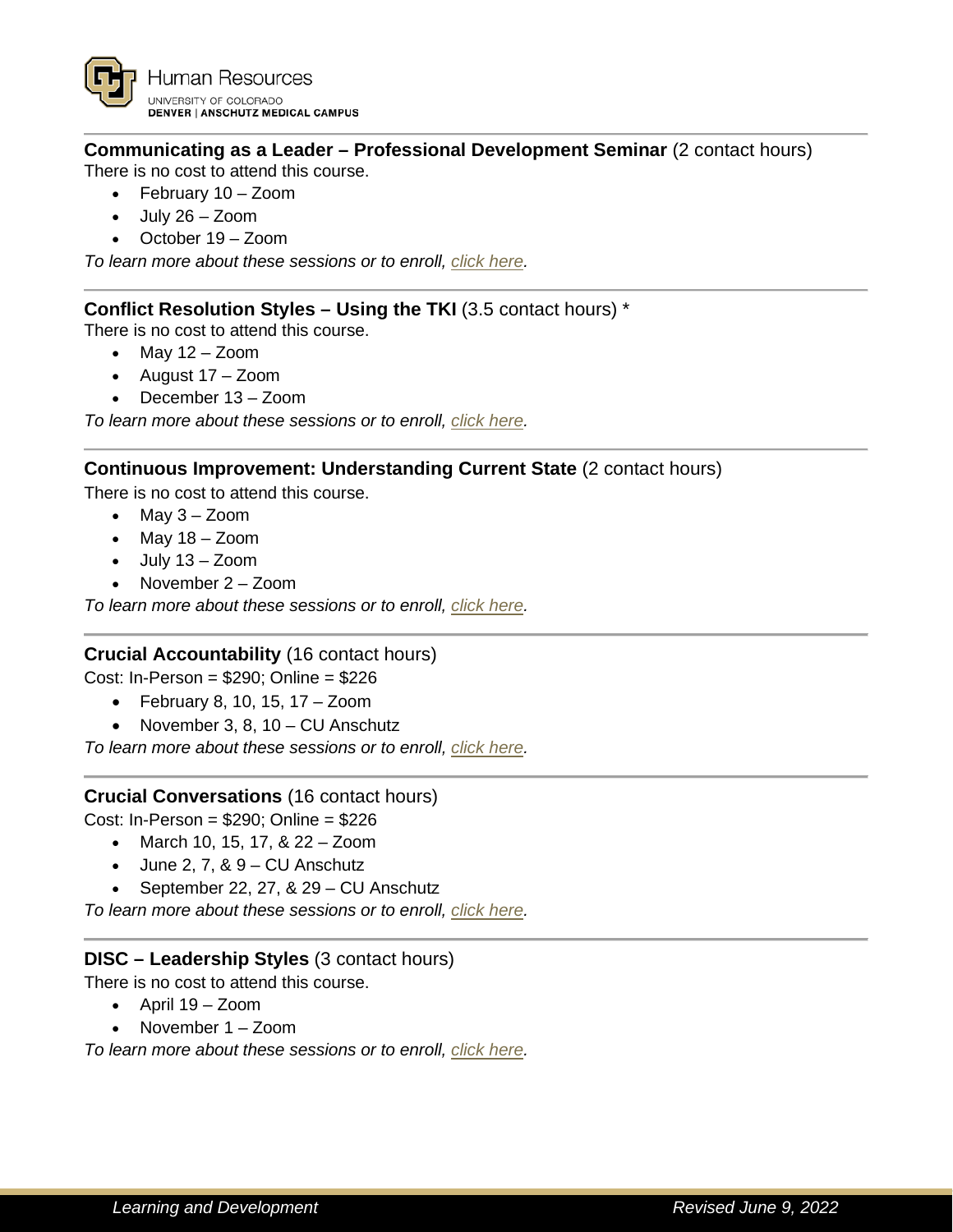

# **Discrimination and Sexual Misconduct** (2 contact hours)

There is no cost to attend this course.

• Check link for scheduled sessions

*To learn more about these sessions or to enroll, [click here.](https://universityofcolorado.skillport.com/skillportfe/custom/login/saml/login.action?courseaction=launch&assetid=ilt_s20006)*

#### **Employee Leave – Informational Session** (1 contact hour)

There is no cost to attend this course.

- January 27 Zoom
- June 15 Zoom
- September 7 Zoom
- December 7 Zoom

*To learn more about these sessions or to enroll, [click here.](https://cvent.me/lzQEdN)*

#### **Establishing Self-Trust (Part 1)** (2 contact hours)

There is no cost to attend this course.

- March 2 Zoom
- August 11 Zoom

*To learn more about these sessions or to enroll, [click here.](https://universityofcolorado.skillport.com/skillportfe/custom/login/saml/login.action?courseaction=launch&assetid=ilt_a00248)*

#### **Establishing Relationship Trust (Part 2)** (2 contact hours)

There is no cost to attend this course.

- April 13 Zoom
- August 24 Zoom

*To learn more about these sessions or to enroll, [click here.](https://universityofcolorado.skillport.com/skillportfe/custom/login/saml/login.action?courseaction=launch&assetid=ilt_a00249)*

#### **Extended DISC** (3.5 contact hours)

There is no cost to attend this course.

- January 27 Zoom
- March 31 Zoom
- November 15 CU Anschutz

*To learn more about these sessions or to enroll, [click here.](https://universityofcolorado.skillport.com/skillportfe/custom/login/saml/login.action?courseaction=launch&assetid=ilt_a00228)*

#### **Extended DISC and Managing Stress** (2 contact hours) \*

There is no cost to attend this course.

• August 10 – Zoom

*To learn more about these sessions or to enroll, [click here.](https://universityofcolorado.skillport.com/skillportfe/custom/login/saml/login.action?courseaction=launch&assetid=ilt_a00279)*

#### **Extended DISC Successful Interactions** (2 contact hours)

There is no cost to attend this course.

- April 13 Zoom
- October 4 Zoom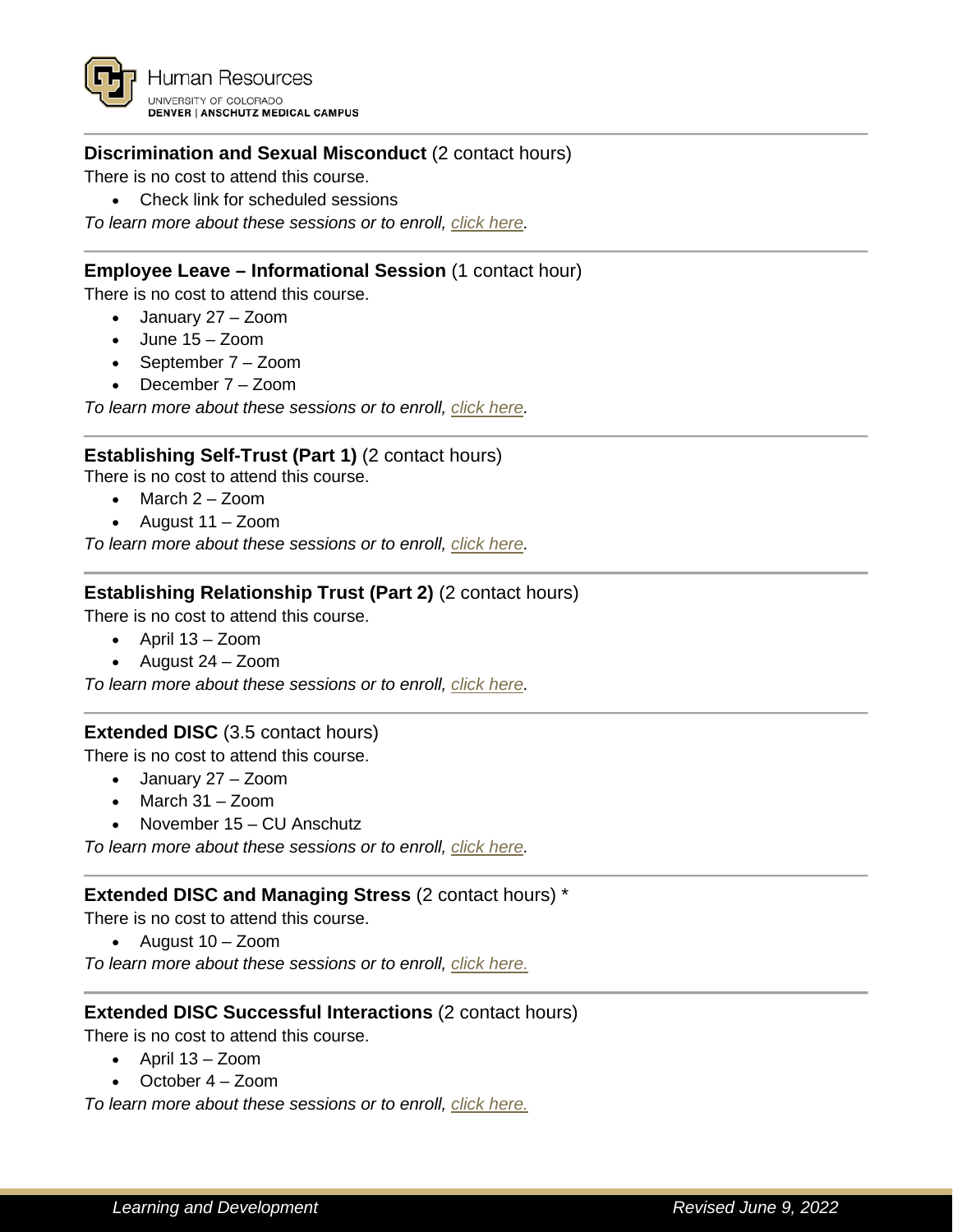

## **Facilitation Skills** (9 contact hours)

There is no cost to attend this course.

• October 11, 18, & 25 – Zoom

*To learn more about these sessions or to enroll, [click here.](https://universityofcolorado.skillport.com/skillportfe/custom/login/saml/login.action?courseaction=launch&assetid=ilt_a00252)*

## **Fundamentals of Continuous Improvement Methodology and Culture** (2 contact hours)

There is no cost to attend this course.

- February 8 Zoom
- February 17 Zoom
- March 1 Zoom
- September 7 Zoom

*To learn more about these sessions or to enroll, [click here.](https://universityofcolorado.skillport.com/skillportfe/custom/login/saml/login.action?courseaction=launch&assetid=ilt_a00259)*

#### **Introduction for Continuous Improvement Tools for Application** (2 contact hours)

There is no cost to attend this course.

- March 15 Zoom
- April 7 Zoom
- April 12 Zoom
- October 5 Zoom

*To learn more about these sessions or to enroll, [click here.](https://universityofcolorado.skillport.com/skillportfe/custom/login/saml/login.action?courseaction=launch&assetid=ilt_a00260)*

#### **Lead with Your Strengths** (3.5 contact hours) \*

There is no cost to attend this course.

 $\bullet$  July 21 – Zoom

*To learn more about these sessions or to enroll, [click here.](https://universityofcolorado.skillport.com/skillportfe/custom/login/saml/login.action?courseaction=launch&assetid=ilt_a00280)*

#### **Leaders at Change** (7 contact hours)

There is no cost to attend this course.

• April  $5 & 7 - Z$ oom

*To learn more about these sessions or to enroll, [click here.](https://universityofcolorado.skillport.com/skillportfe/custom/login/saml/login.action?courseaction=launch&assetid=ilt_a00251)*

#### **Managing a Hybrid Team** (2 contact hours)

There is no cost to attend this course.

• January 12 – Zoom

*To learn more about these sessions or to enroll, [click here.](https://universityofcolorado.skillport.com/skillportfe/custom/login/saml/login.action?courseaction=launch&assetid=ilt_a00278)*

# **Meeting Advantage** (7 contact hours)

There is no cost to attend this course.

• May 17 & 19 – Zoom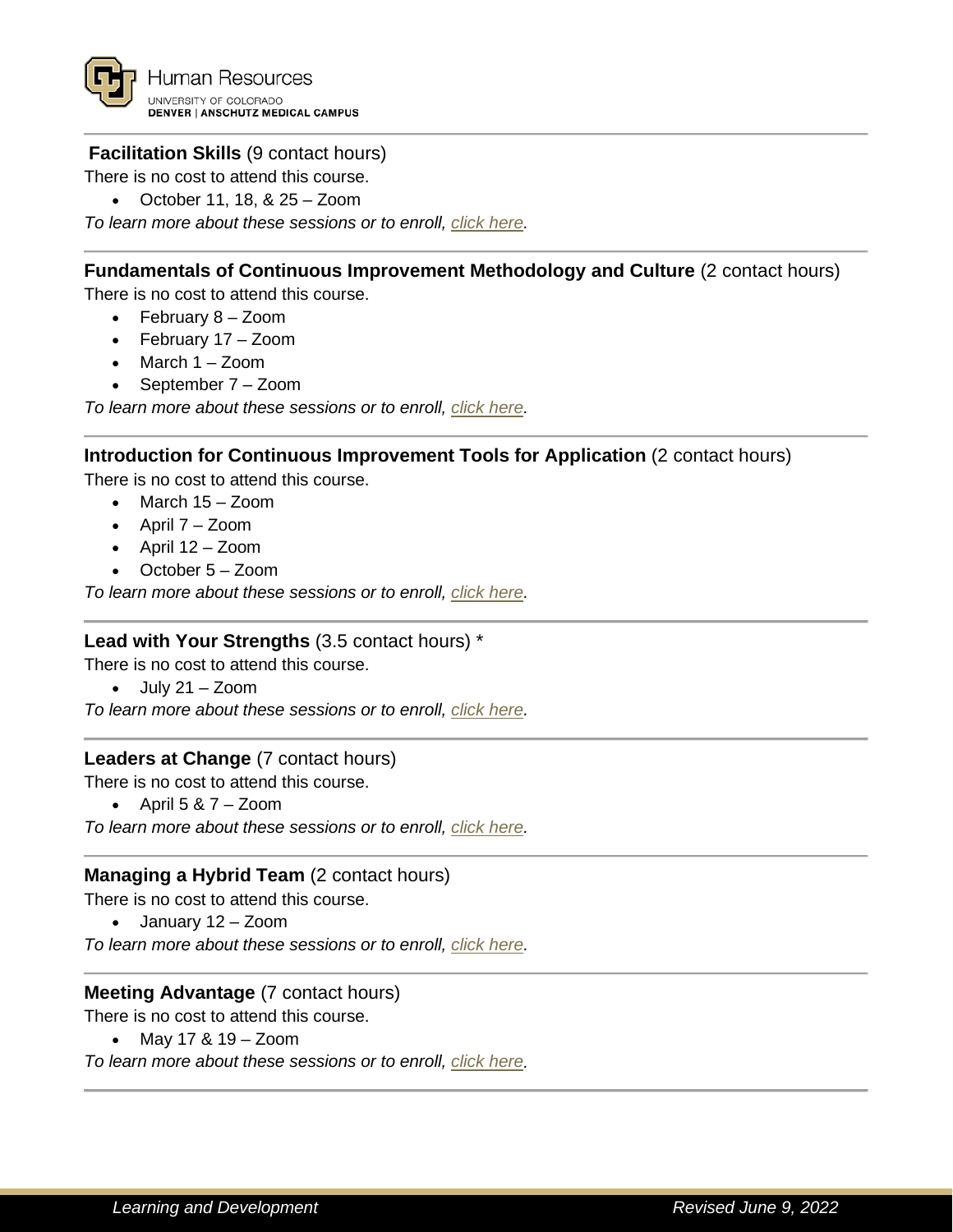

Human Resources UNIVERSITY OF COLORADO DENVER | ANSCHUTZ MEDICAL CAMPUS

## **Performance Management** (3.5 contact hours)

There is no cost to attend this course.

- January 20 Zoom
- February 23 Zoom
- November 17 CU Anschutz

*To learn more about these sessions or to enroll, [click here.](https://universityofcolorado.skillport.com/skillportfe/custom/login/saml/login.action?courseaction=launch&assetid=ilt_b60010)*

## **Presentation Advantage** (8 contact hours)

There is no cost to attend this course.

• September 13 & 20 – CU Anschutz

*To learn more about these sessions or to enroll, [click here.](https://universityofcolorado.skillport.com/skillportfe/custom/login/saml/login.action?courseaction=launch&assetid=ilt_a00244)*

#### **Project Management Essentials For The Unofficial Project Manager** (5 contact hours)

There is no cost to attend this course.

- March 8 & 10 Zoom
- December 6 & 8 Zoom

*To learn more about these sessions or to enroll, [click here.](https://universityofcolorado.skillport.com/skillportfe/custom/login/saml/login.action?courseaction=launch&assetid=ilt_a00241)*

## **Tips for Interviewing at CU** (2 contact hours)

There is no cost to attend this course.

- April 20 Zoom
- September 8 Zoom

*To learn more about these sessions or to enroll, [click here.](https://universityofcolorado.skillport.com/skillportfe/custom/login/saml/login.action?courseaction=launch&assetid=ilt_a00277)*

#### **Tips for Resumes and Cover Letters at CU** (2 contact hours)

There is no cost to attend this course.

- February 15 Zoom
- August 16 Zoom

*To learn more about these sessions or to enroll, [click here.](https://universityofcolorado.skillport.com/skillportfe/custom/login/saml/login.action?courseaction=launch&assetid=ilt_a00276)*

#### **Understanding Emotional Intelligence** (3.5 contact hours)

There is no cost to attend this course.

- May 3 Zoom
- August 4 Zoom

*To learn more about these sessions or to enroll, [click here.](https://universityofcolorado.skillport.com/skillportfe/custom/login/saml/login.action?courseaction=launch&assetid=ilt_a00271)*

#### **Working with Employees with Health Conditions** (2 contact hours)

There is no cost to attend this course.

- February 16 Zoom
- October 26 Zoom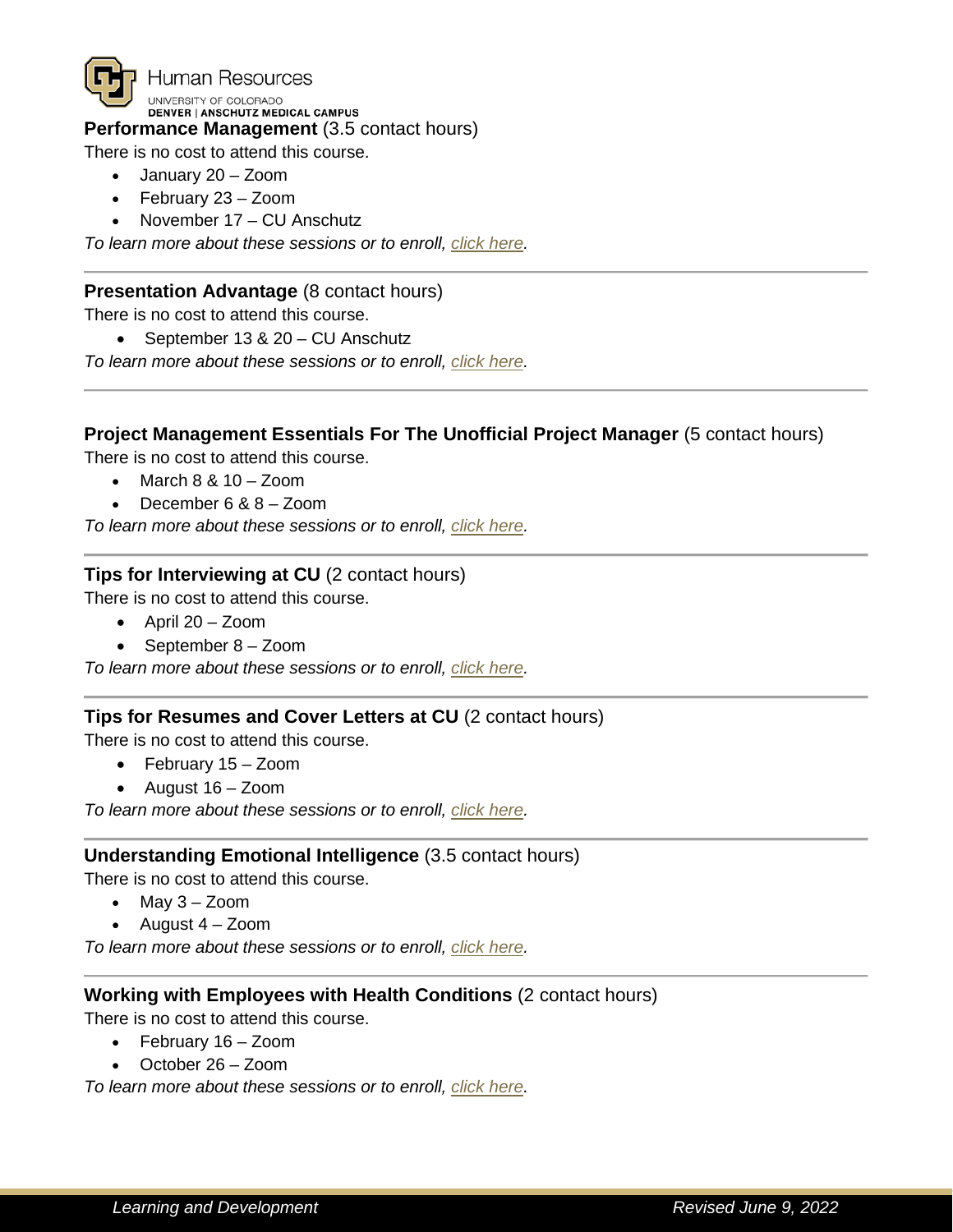

## **Writing Advantage** (7 contact hours)

There is no cost to attend this course.

• October 6 & 13 – Zoom

*To learn more about these sessions or to enroll, [click here.](https://universityofcolorado.skillport.com/skillportfe/custom/login/saml/login.action?courseaction=launch&assetid=ilt_a00242)*

## **Writing SMART Performance Goals** (3 contact hours)

There is no cost to attend this course.

- February 24 Zoom
- November 30 Zoom

*To learn more about these sessions or to enroll, [click here.](https://universityofcolorado.skillport.com/skillportfe/custom/login/saml/login.action?courseaction=launch&assetid=ilt_B60013)*

#### **Customized Requests**

In addition to the pre-scheduled instructor-led courses, Learning and Development also offers customized training courses and consulting services. *If you are interested in learning more or would like to submit a custom request for your team, unit, or department, please click [here.](https://www1.ucdenver.edu/offices/human-resources/learning-development/consulting-custom-course-services)*

#### **ADA Accommodations**

If you need an ADA Accommodation to participate in an instructor led training, please email [HR.TrainingRegistration@ucdenver.edu.](mailto:HR.TrainingRegistration@ucdenver.edu?subject=ADA%20Accommodations%20Request)

# **Cancellation Policy**

## **Cancellation Policy for Courses with No Cost**

We request that you withdraw from a training session as soon as you know you are unable to attend. This allows someone from the waitlist to be enrolled in the session and gives facilitators time to prepare. Once a session is closed for self-enrollments in Skillsoft, you will be unable to withdraw yourself and we ask that you email [HR.TrainingRegistration@ucdenver.edu](mailto:HR.TrainingRegistration@ucdenver.edu) instead. Our [Instructor Led Training Access Guide](https://www1.ucdenver.edu/docs/librariesprovider188/learning-development/instructor-led-training-access-guide.pdf?sfvrsn=173d28b9_6) helps you manage self-enrollments in Skillsoft, including withdrawing.

#### **Cancellation Policy for Courses with a Cost**

Learning and Development will confirm your attendance and speedtype 3 to 5 weeks prior to the session via email. If you do not confirm, you will be withdrawn from the session. If you confirm attendance, the speedtype provided will now be charged for the course and materials ordered. **After the confirmation, there is no option for a refund.** 

If you need to cancel your registration after you've confirmed but prior to receiving the materials, we will issue a credit for that course. The credit may be applied towards a registration for a future session of that course, redeemable by you or someone else in your department using the same speedtype. This credit will remain active for a year.